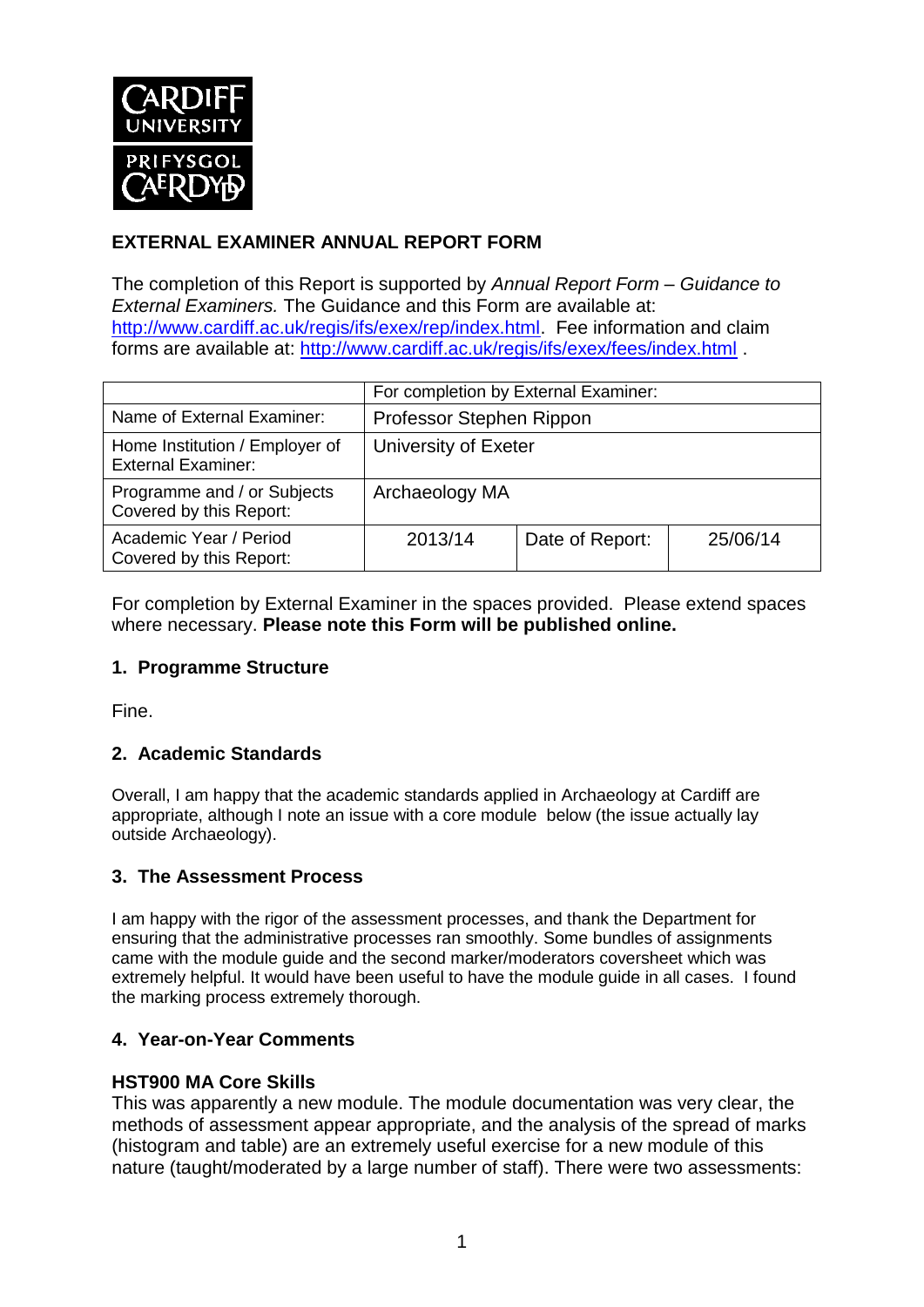- 1. PRESENTATIONS
	- a. The documentation associated with the marking is mostly very thorough although in some cases there is only one marker's form: it is important that two markers are involved and that this is documented.
	- b. Although the marking grid is used in all cases by both markers, it appears that the two markers have not given separate marks that have then been reconciled, but simply an agreed mark. I don't have a major problem with this, but the marking process would be more transparent if separate marks were given and then agreed.
	- c. The marker's comments/grid scoring, and the copies of the powerpoint presentations all appear to be consistent with the marks, which therefore appear fair.
- 2. RESEARCH PROPOSALS
	- a. The paperwork is in good order and the markers have given separate marks which are then reconciled.
	- b. I was asked to comment specifically on three scripts from the MA Islam. I agreed that these appear to have been marked harshly (eg on one script the marker states that the Introduction is 'hard to understand', but it was perfectly clear to me!).
	- c. This clearly demonstrates the importance of moderation, and that it has worked very well in case: the moderator has done an excellent job.

# **5. Preparation / Induction Activity (for new External Examiners only)**

n/a

# **6. Noteworthy Practice and Enhancement**

HST900 Module Guide was very clear.

# **7. Appointment Overview (for retiring External Examiners only)**

n/a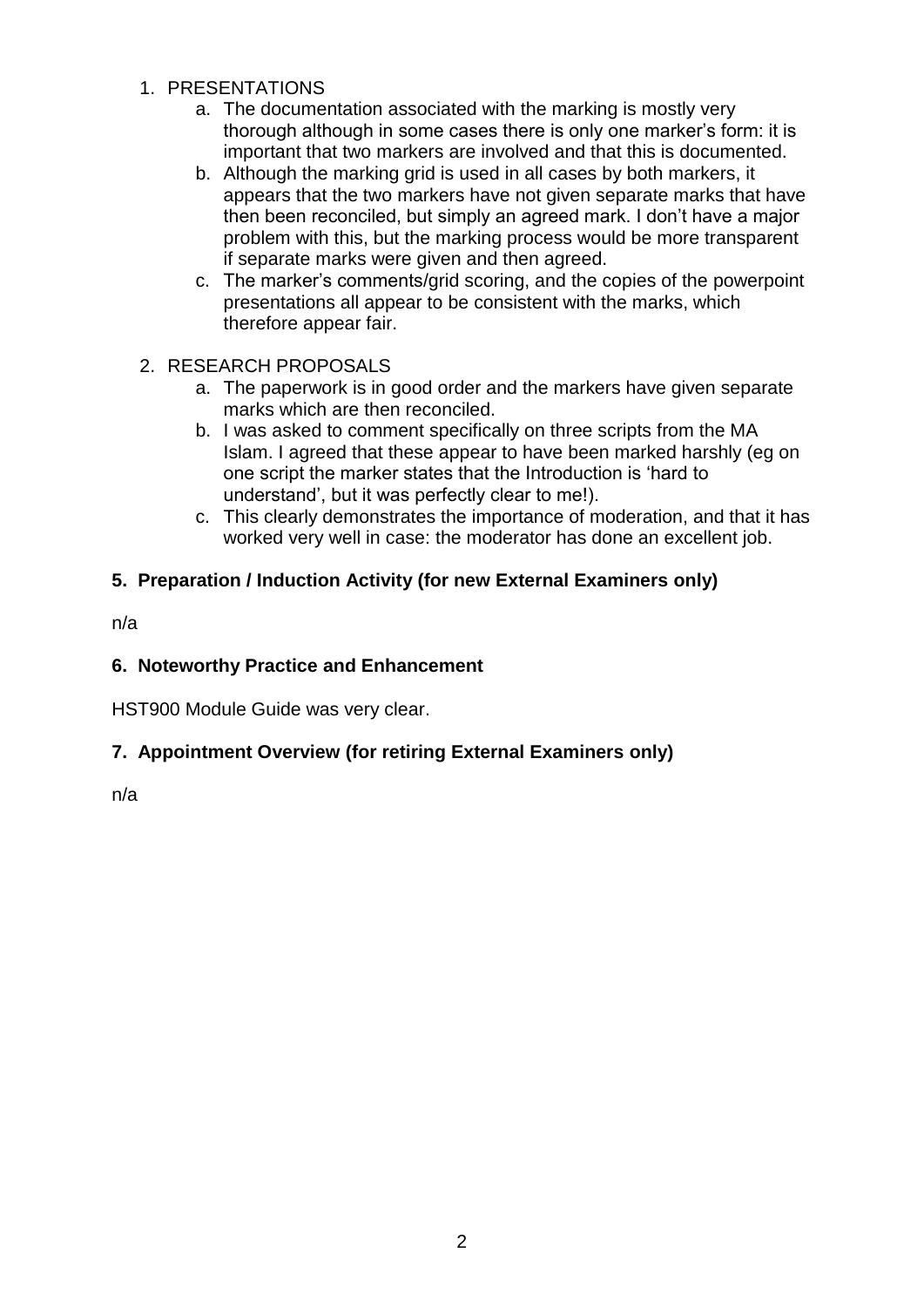# **8. Annual Report Checklist**

Please include appropriate comments within Sections 1-7 above for any answer of 'No'.

|                                             |                                                                                                                                                             | <b>Yes</b><br>(Y) | <b>No</b><br>(N) | N/A<br>(N/A) |
|---------------------------------------------|-------------------------------------------------------------------------------------------------------------------------------------------------------------|-------------------|------------------|--------------|
| <b>Programme/Course Information</b>         |                                                                                                                                                             |                   |                  |              |
| 8.1                                         | Did you receive sufficient information about the Programme and<br>its contents, learning outcomes and assessments?                                          | Y                 |                  |              |
| 8.2                                         | Were you asked to comment on any changes to the assessment<br>of the Programme?                                                                             | Y                 |                  |              |
| <b>Draft Examination Question Papers</b>    |                                                                                                                                                             |                   |                  |              |
| 8.3                                         | Were you asked to approve all examination papers contributing<br>to the final award?                                                                        |                   |                  | n/a          |
| 8.4                                         | Were the nature, spread and level of the questions appropriate?                                                                                             |                   |                  |              |
| 8.5                                         | Were suitable arrangements made to consider your comments?                                                                                                  |                   |                  |              |
|                                             | <b>Marking Examination Scripts</b>                                                                                                                          |                   |                  |              |
| 8.6                                         | Did you receive a sufficient number of scripts to be able to assess<br>whether the internal marking and classifications were appropriate<br>and consistent? |                   |                  | n/a          |
| 8.7                                         | Was the general standard and consistency of marking<br>appropriate?                                                                                         |                   |                  |              |
| 8.8                                         | Were the scripts marked in such a way as to enable you to see<br>the reasons for the award of given marks?                                                  |                   |                  |              |
| 8.9                                         | Were you satisfied with the standard and consistency of marking<br>applied by the internal examiners?                                                       |                   |                  |              |
| 8.10                                        | In your judgement, did you have the opportunity to examine a<br>sufficient cross-section of candidates' work contributing to the<br>final assessment?       |                   |                  |              |
| <b>Coursework and Practical Assessments</b> |                                                                                                                                                             |                   |                  |              |
| 8.11                                        | Was the choice of subjects for coursework and / or practical<br>assessments appropriate?                                                                    | Y                 |                  |              |
| 8.12                                        | Were you afforded access to an appropriate sample of<br>coursework and / or practical assessments?                                                          | Y                 |                  |              |
| 8.13                                        | Was the method and general standard of assessment<br>appropriate?                                                                                           | Y                 |                  |              |
| 8.14                                        | Is sufficient feedback provided to students on their assessed<br>work?                                                                                      | Y                 |                  |              |
|                                             | <b>Clinical Examinations (if applicable)</b>                                                                                                                |                   |                  |              |
| 8.15                                        | Were satisfactory arrangements made for the conduct of clinical<br>assessments?                                                                             |                   |                  | n/a          |
| <b>Sampling of Work</b>                     |                                                                                                                                                             |                   |                  |              |
| 8.16                                        | Were you afforded sufficient time to consider samples of<br>assessed work?                                                                                  | Y                 |                  |              |
| <b>Examining Board Meeting</b>              |                                                                                                                                                             |                   |                  |              |